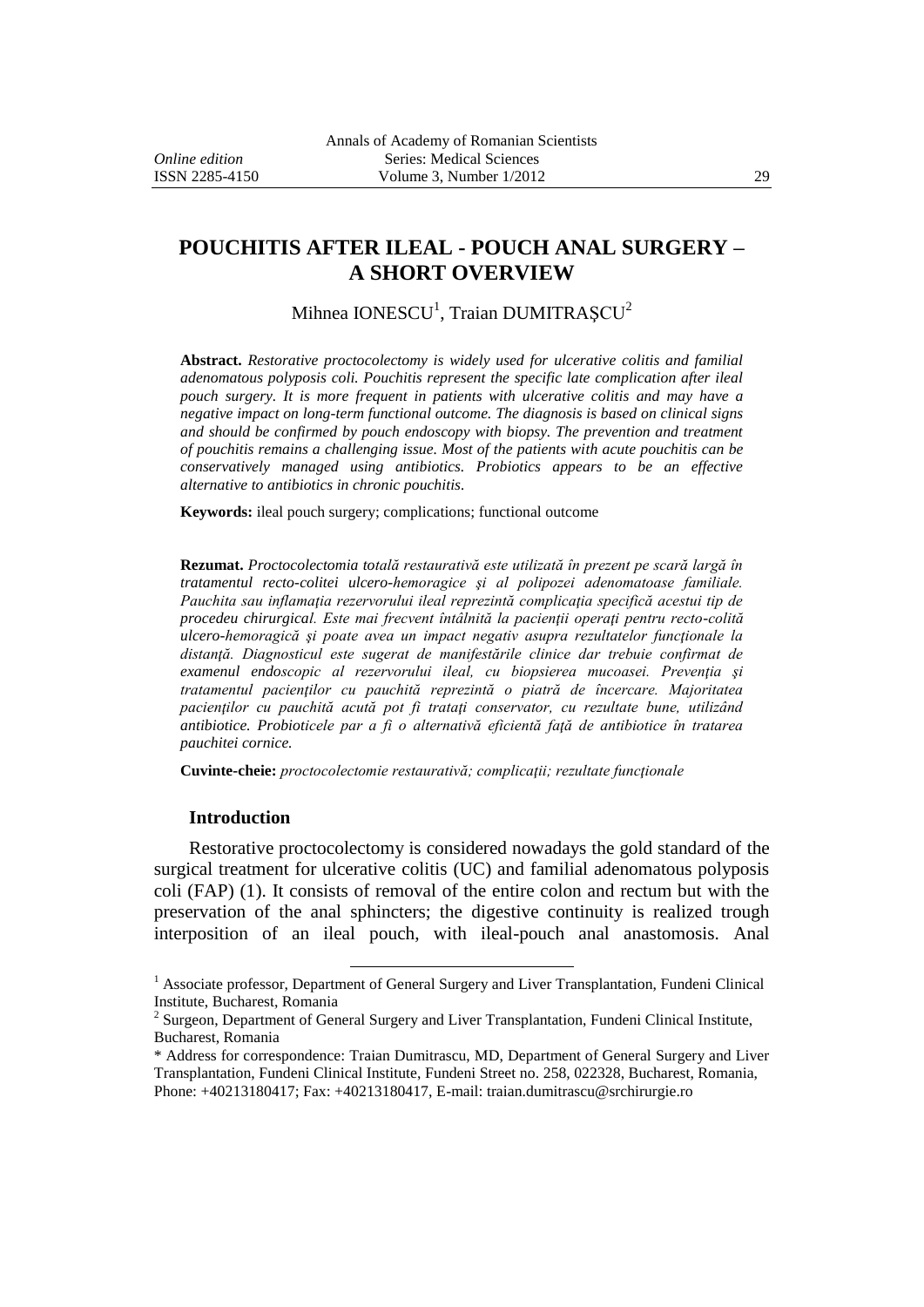mucosectomy is mandatory for patients with FAP, while in patients with UC a small part of the anal mucosa (1-2 cm) can be preserved with the reason to mitigate the possible damages of the internal anal sphincter and to allow a stapled ileal-pouch anal anastomosis (2). Nevertheless, mucosectomy can be a demanding procedure, especially in patients with active rectal lesions of UC (3).

For FAP prophylactic colectomy is recommended in all cases due to the almost 100% risk of colo-rectal malignancies. Indeed, the most frequent cause of mortality in patients with FAP without colectomy, is represented by the malignancies of the colon and rectum (4). The presence of colonic malignancy at the time of surgery for FAP does not preclude a good postoperative outcome regarding both oncological and functional results (5). However, prophylactic colectomy does not exclude future development of extracolonic malignancies in FAP (4).



**Figure no.1:** *Macroscopical appearance of UC: hemorragic colitis, ulcerations and pseuodopolyps (operative specimen: colectomy)*

For UC, the main indications for elective surgery are inefficiency of the medical treatment or steroid dependence, along with the presence of severe dysplasia or malignancies. Acute complications of UC (i.e., acute attack, toxic megacolon, perforation, massive hemorrhage) represent the indications for surgery in an emergency setting (6). In our experience, surgery for UC was indicated mostly for patients with complicated disease (acute or chronic complications) (*Figure no.1)* (6).

Nowadays, ileal-pouch anal surgery is performed with almost nil mortality (1;7). However, even in experienced centers, the postoperative morbidity is still high, up to 50% of patients (7). The most frequent early postoperative complications are represented by pelvic sepsis and small bowel obstruction (1).

Pouchitis (inflammation of the reservoir) represents the specific late complication after

restorative proctocolectomy (2). Most of the patients with pouchitis can be conservatively managed but in a small number of patients it is necessary to remove the ileal pouch (1). Thus, the development of pouchitis after ileal pouch surgery may jeopardize the functional outcome of the patient (8). Chronic pouchitis has been proven to have a negative impact on quality of life after ileal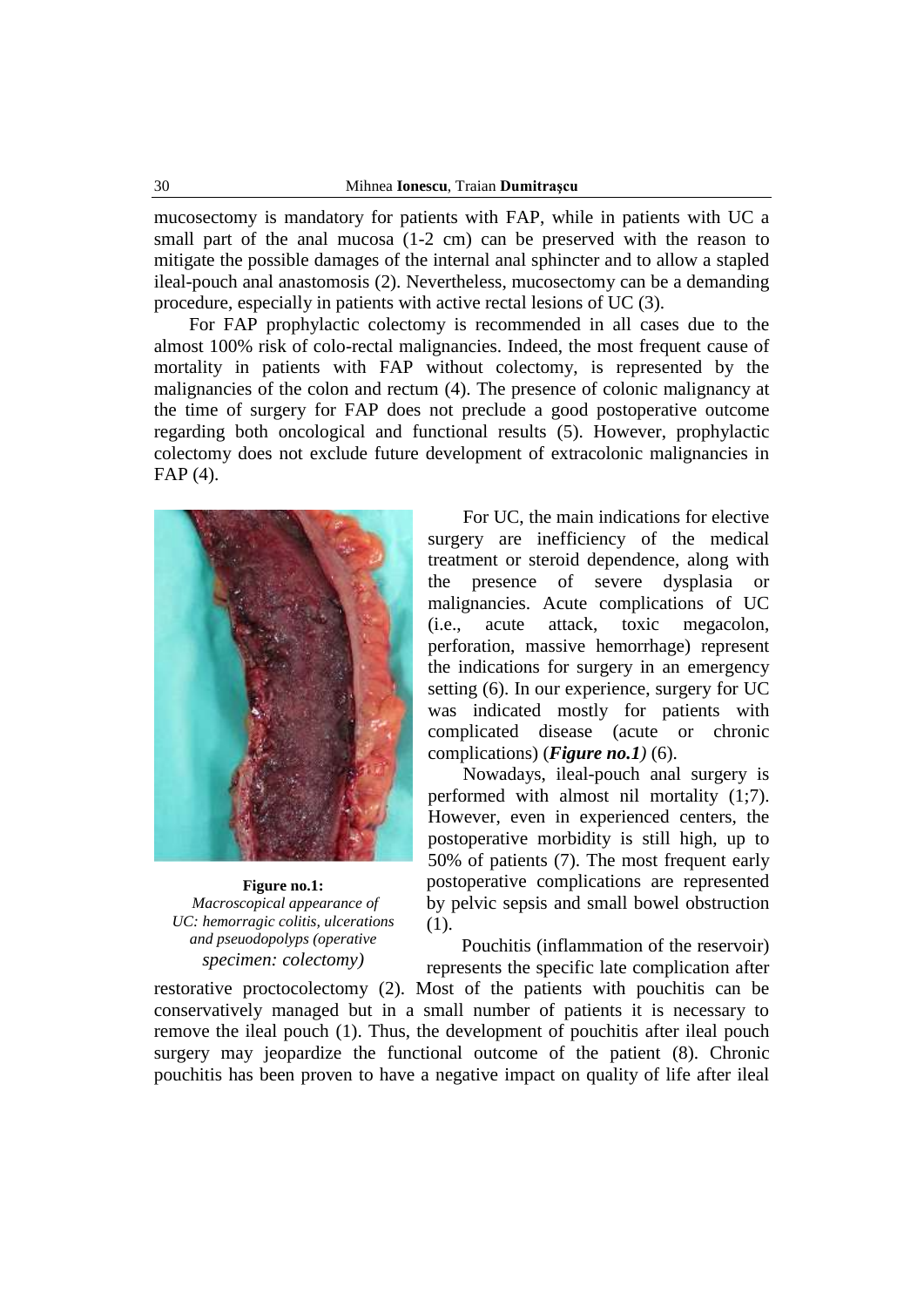pouch surgery for UC (9) and may increase the risk of dysplasia (10). Nevertheless, a correct diagnosis and treatment for pouchitis after ileal pouch surgery is of utmost importance.

#### **Epidemiology, pathogenesis and risk factors**

It appears that pouchitis is more frequent in patients operated for UC than in patients with PAF. Thus, pouchitis may occur in the ileal pouch in up to 60% of patients with UC, especially in the first years after restorative proctocolectomy (11). The prevalence of pouchitis increases over time (8). In our experience, the prevalence of pouchitis after ileal pouch surgery was 8% (mainly patients with UC) and in one patient the removal of the ileal reservoir was imposed by the intractable disease (1). However, in our series almost two third of the patients were operated for FAP (1) and this feature may explain the reduced incidence of this late complication. These data are consistent with a recent study that showed an incidence of only 5% for pouchitis at one year after ileal pouch surgery for FAP (12).

The pathogenesis of pouchitis remains unknown (13). Several pathogenic theories, such as genetic predisposition, inflammation due to the presence of some bacterial antigens or immunological mechanisms were proposed to explain the development of pouchitis (13). Recently, it was suggested that the presence of Bacteriodaceae spp and Clostridiaceae spp may be associated with inflammation of the pouch mucosa while Enterococcaceae spp may have an active role in maintaining the immunologic homeostasis within pouch mucosa (14). An increased IgG4+ plasma cell infiltration of the pouch mucosa was associated with chronic pouch inflammation and concurrent autoimmune disorders (15). Deficiency of short chain fatty acids in stool was also associated with development of acute pouchitis (16).

Several clinical factors were associated with an increased risk for development of pouchitis (11):

- Severe UC
- $\triangleright$  Pancolitis (17)
- $\triangleright$  Diagnosis of UC at young age
- $\triangleright$  Extraintestinal manifestation of UC, including primary sclerosing cholangitis
- $\blacktriangleright$  Male gender (14)
- $\triangleright$  Non-steroidal anti-inflammatory drugs.
- $\triangleright$  Depression (18)
- $\triangleright$  A long follow-up period after ileal pouch surgery (17)

Other factors, such as smoking and acute colitis appears to be correlated with a decreased risk for pouchitis (11).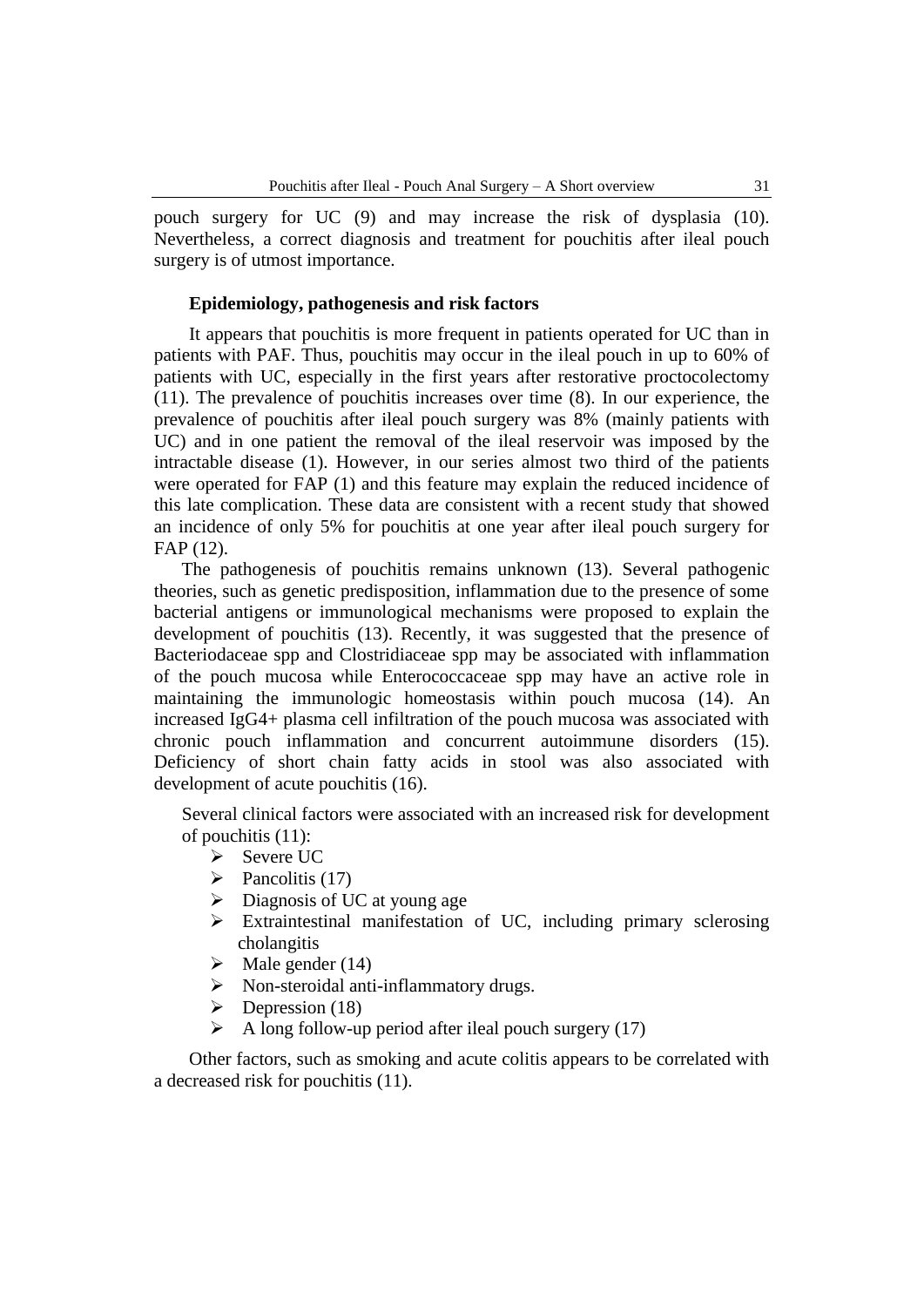Patients with indeterminate colitis are more likely to develop continuous pouch inflammation after ileal pouch surgery, particularly those with a preoperatively positive antibody reactivity profile (19).

In summary, pouchitis is by far more frequent after ileal pouch surgery for UC and, although the pathogenesis is not clearly understood, several clinical factors are considered as risk factors.

#### **Diagnosis**

The diagnosis of pouchitis is based on clinical and endoscopic features. The clinical features of pouchitis are represented by diarrhea (usually an increased number of semiformed or liquid stools per day, sometimes with associated mild rectal hemorrhage) accompanied by abdominal pain, tenesmus and urgency or even anal incontinence (20). Some patients may also present with fever.

From clinical point of view, pouchitis can be classified according to  $(11;21)$ :

- $\triangleright$  Disease activity:
	- o Remission
	- o Mild disease
	- o Moderate disease (increased stool frequency, urgency, infrequent incontinence)
	- o Severe disease (dehydration, frequent incontinence)
- $\triangleright$  Symptoms duration:
	- o Acute disease (less than 4 weeks)
	- o Chronic disease (more than 4 weeks)
- $\triangleright$  Disease pattern of evolution:
	- o Infrequent disease (1-2 acute episodes)
	- o Relapsing disease (more than 3 acute episodes)
	- o Continuous disease
- $\triangleright$  Response of the disease to antibiotics:
	- o Responsive disease
	- o Dependence to medication of the disease
	- o Refractory disease.

Investigations in a patient suspected of pouchitis should include as mandatory endoscopy with mucosal biopsy of the ileal pouch (8). In a patient with pouchitis, endoscopic examination of the ileal reservoir (pouchoscopy) may show an ileal pouch with intense oedema, a granular and friable mucosa, with decreased vascularization and, sometimes, ulcerations and hemorrhage (22). The final diagnosis of pouchitis is established by the pathologist showing histological signs of acute inflammation: infiltration of the mucosa with neutrophils, ulceration of the mucosa and crypt abscess (11).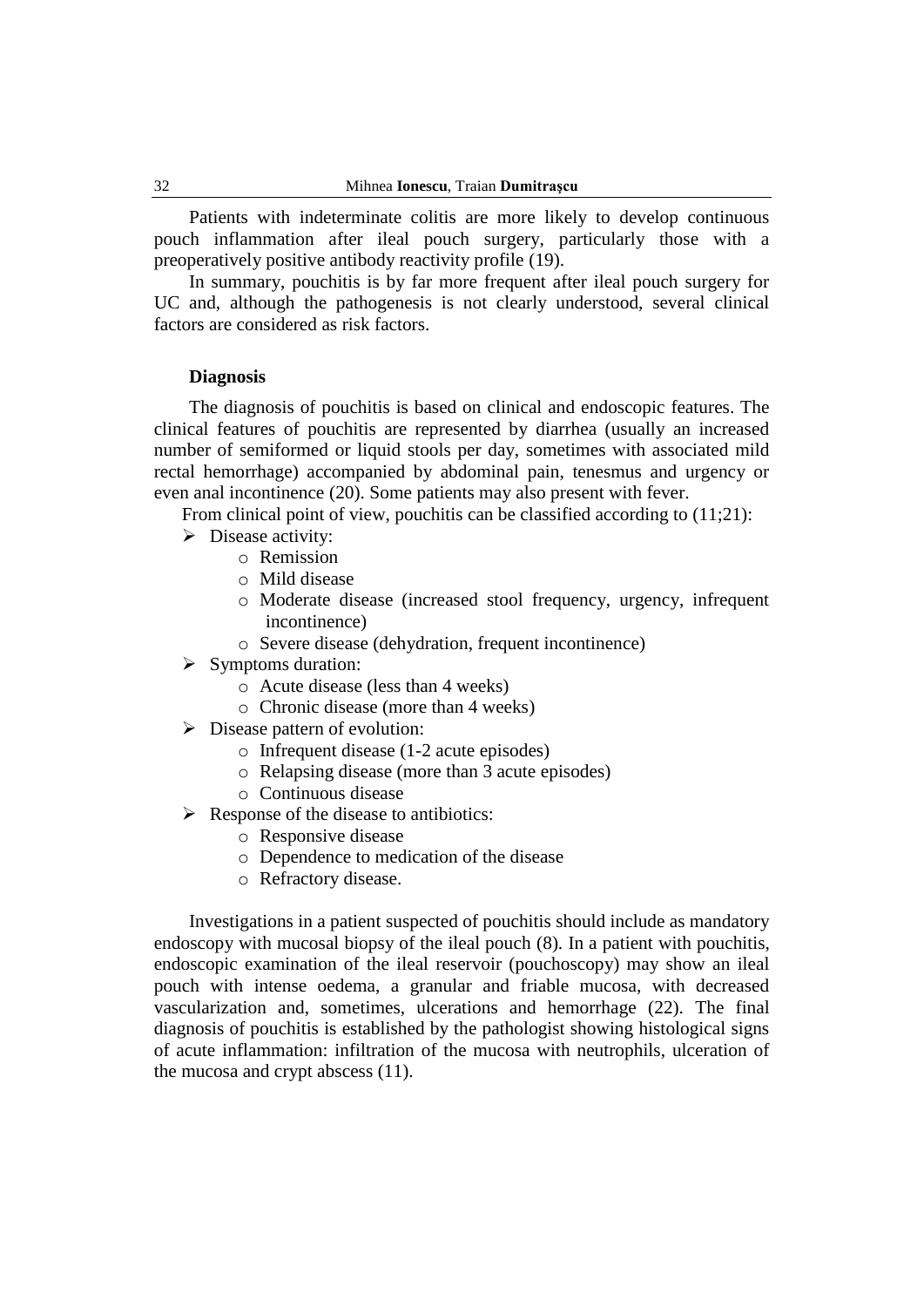In clinical practice, the differential diagnosis of pouchitis should be made with other diseases such as Crohn's disease, infection of the reservoir with Cytomegalovirus or Clostridium difficile, pelvic septic complications (*Figure no.2*), inflammation of the remnant anal mucosa (cuffitis), ischemic changes of the reservoir or anal sphincter dysfunctions (11). Sometimes, the symptoms of pouchitis are considered to be a result of reactivation of UC at the level of the terminal ileum.



**Figure no.2:** *Pelvic abscess (arrow) after ileal pouch surgery (computed tomography examination of the pelvis)*

Moreover, in a small number of patients the final pathological examination of the operative specimen (recto-colectomy) revealed a Crohn disease or indeterminate colitis instead of UC. In these former cases it was noticed an increased rate of complications at the level of the ileal pouch, mainly represented by symptoms mimicking pouchitis or even fistulization of the reservoir to vagina or tegument (entero-cutaneous or perianal fistulas) (3). In these patients usually the inflammatory lesions are also present at the pre-pouch ileum. Cuffitis can be diagnosed by endoscopic examination with biopsy of the remnant rim of mucosa at the level of anal canal. The presence of cuffitis does not exclude the presence of pouchitis (21).

Contrast X-ray of the pouch (pouchogram) and magnetic resonance imaging is a useful tool in detection of strictures or fistulas at the level of the ileal pouch, perianal fistulas and pelvic septic colections. Thus, although it is not a diagnostic tool for pouchitis, it may exclude other causes of symptoms mimicking pouchitis, such as pelvis sepsis related to ileal reservoir fistula or ileal-pouch anal dehiscence. Some surgical teams recommend the routine use of pouchogram before closing the loop ileostomy after ileal pouch surgery but, based on our own experience, we recommend this procedure only selectively, in patients who postoperatively developed pelvic septic complications.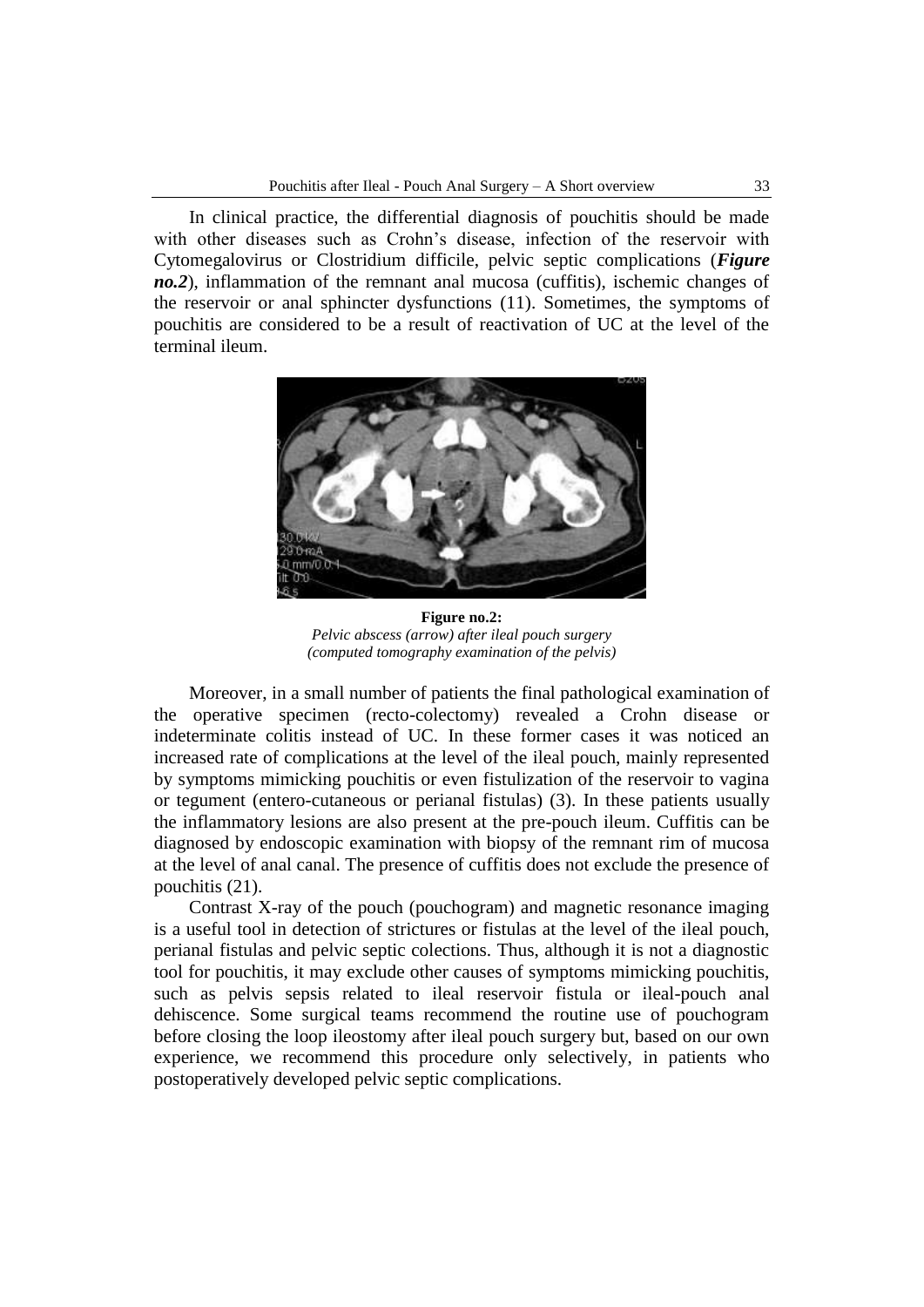In 1994 Sandborn et al proposed a standard, objective and reproducible scoring system for pouchitis in order to asses the severity of the disease (22). Accordingly, acute pouchitis was defined as a score of  $\geq$  7 (22), while remission is defined as a score less than 3 (20). This scoring system is based on clinical, endoscopical and histological data, as shown in **Table 1**.

|  |  |  |  |  |  | <b>Table 1.</b> Pouchitis disease activity index (PDAI) according to Sandborn et al (22) |  |
|--|--|--|--|--|--|------------------------------------------------------------------------------------------|--|
|--|--|--|--|--|--|------------------------------------------------------------------------------------------|--|

| <b>Clinical features</b>                                                                                                             |                          | <b>Endoscopic features</b>                                                                               |       |  |  |  |
|--------------------------------------------------------------------------------------------------------------------------------------|--------------------------|----------------------------------------------------------------------------------------------------------|-------|--|--|--|
| Stool frequency:<br>Usual<br>↘<br>$1-2$ day more<br>➤<br>$\geq$ $\geq$ 3/ day more<br>Rectal bleeding:<br>None or rare<br>Daily<br>➤ | 0<br>2<br>0<br>1         | Edema<br>⋗<br>Granularity<br>Friability<br>➤<br>Loss of vascular pattern<br>Mucus exudates<br>Ulceration |       |  |  |  |
| Urgency/ abdominal cramps:                                                                                                           |                          | <b>Histological features (acute)</b><br>Polimorph infiltration:<br>➤                                     |       |  |  |  |
| None<br>⋗<br>Occasional<br>Usual                                                                                                     | 0<br>1<br>$\overline{2}$ | - Mild<br>- Moderate + crypt abscess<br>- Severe $+$ crypt abscess                                       | 3     |  |  |  |
| Fever:                                                                                                                               |                          | $\triangleright$ Ulceration<br>low-power<br>per<br>(average)                                             | field |  |  |  |
| Absent<br>Present                                                                                                                    | 0                        | $- < 25\%$<br>$-25, \leq 50\%$<br>$-$ > 50%                                                              |       |  |  |  |

In summary, the diagnosis of pouchitis in a patient with previous ileal pouch surgery is suggested by clinical signs and should be confirmed by endoscopy with ileal pouch biopsy.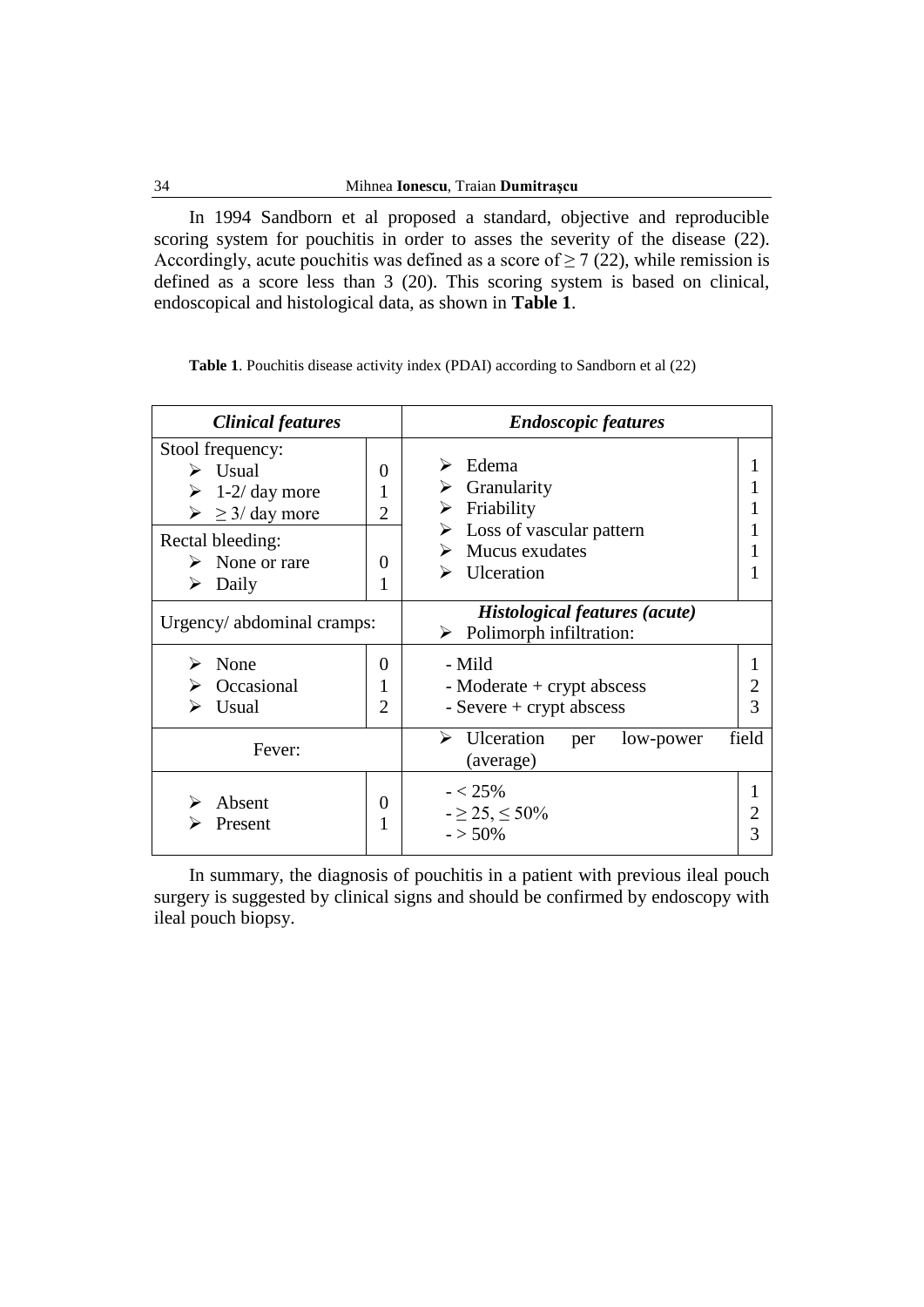#### **Treatment**

Most of the patients with acute symptoms of pouchitis will respond to conservative treatment. However, up to 60% of these patients will experience at least one recurrence of the symptoms and up to 10% of patients will develop chronic pouchitis (11). Antibiotics and probiotics are the main tools for the treatment of pouchitis.

In clinical practice, the most widely used antibiotics in the treatment of pouchitis are represented by ciprofloxacin and metronidazole. Metrondazole is preferred in acute pouchitis while in chronic pouchitis ciprofloxacin is preferred due to a decreased incidence of side effects (11). However, a randomized clinical trial showed that ciprofloxacin (1 g per day, 2 weeks) has the same efficacy in the treatment of acute pouchitis as metronidazole (20 mg/ kg per day, 2 weeks) but with significantly less side effects, suggesting ciprofloxacin as first choice therapy (23). Moreover, some randomized studies showed that ciprofloxacin is more effective than metronidazole at inducing remission in acute pouchitis (24). We also used, in our patients with acute pouchitis, ciprofloxacin as first-line therapy, with good results in most of the cases (data not shown).

Probiotics have been proven as an effective therapy in chronic pouchitis due to the impact on the flora of the ileal pouch (11). Probiotics are living microorganisms that exert health benefits ingested in a specific amount (25). A recent meta-analysis suggested that probiotics may have a benefit in maintaining remission of patients with pouchitis, although the dose and timing of administration are not clearly defined (25). Probiotics may also play a role in prevention of pouchitis after ileal pouch surgery (24). The probiotic compound VSL#3 seems to be effective at preventing first episode or active pouchitis and to maintain remission after an acute episode (20).

Other therapies such as anti-inflamatory (i.e., mesalamine and sulfasalazine) or immunosuppressive drugs (i.e., azathioprine) are reserved for antibioticrefractory pouchitis (11). Infliximab, a monoclonal antibody that targets tumour necrosis factor alpha was reported as an effective treatment on short- and midterm outcome in patients with chronic refractory pouchitis. However, a large number of patients could not complete the treatment (26).

Although treatment of acute pouchitis appears to be quite simple, the therapy of chronic pouchitis remains a great challenge. Thus, the therapeutic strategy for those patients with chronic refractory pouchitis includes several options (21):

- $\triangleright$  Antibiotics in a prolonged course
- $\triangleright$  Therapy mainintenance with the most effective antibiotic in the lowest clinically effective dose
- $\triangleright$  Cycles of multiple antibiotics at one week intervals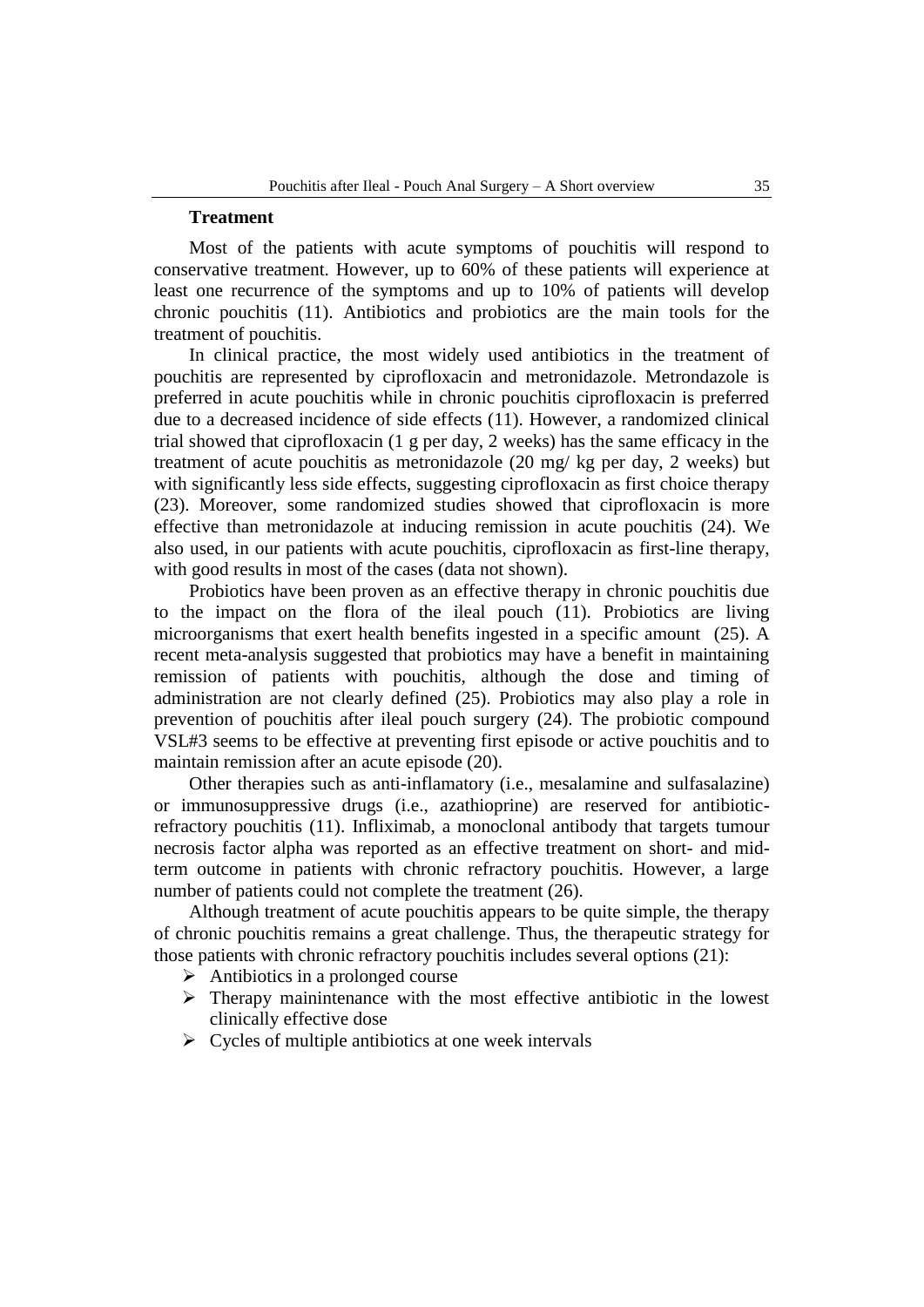

As it was already mentioned, only a small number of patients with pouchitis will not respond to medical therapy, requiring excision of the ileal pouch. However, chronic pouchitis represents one of the main cause for late-onset pouch failure (i.e., pouch excision, revision or permanent diverting ileostomy) (27). Pouch excision is necessary in about 1% of patients with pouchitis (*Figure no.3*) (20).

In summary, ciprofloxacin is the first-line therapy for acute pouchitis, while probiotics such as VSL#3 are effective for prevention and maintenance of remission after an acute episode.

**Figure no. 3:** *Ileal J pouch excised (operative specimen)*

## **Conclusion**

Pouchitis represents a specific, late complication after ileal pouch surgery, mostly in patients with UC. The diagnosis is suggested by clinical signs but should be confirmed by the endoscopy with biopsy of the ileal pouch. The majority of the patients who develop pouchitis will respond to medical therapy and only a small number of cases will need ileal pouch excision.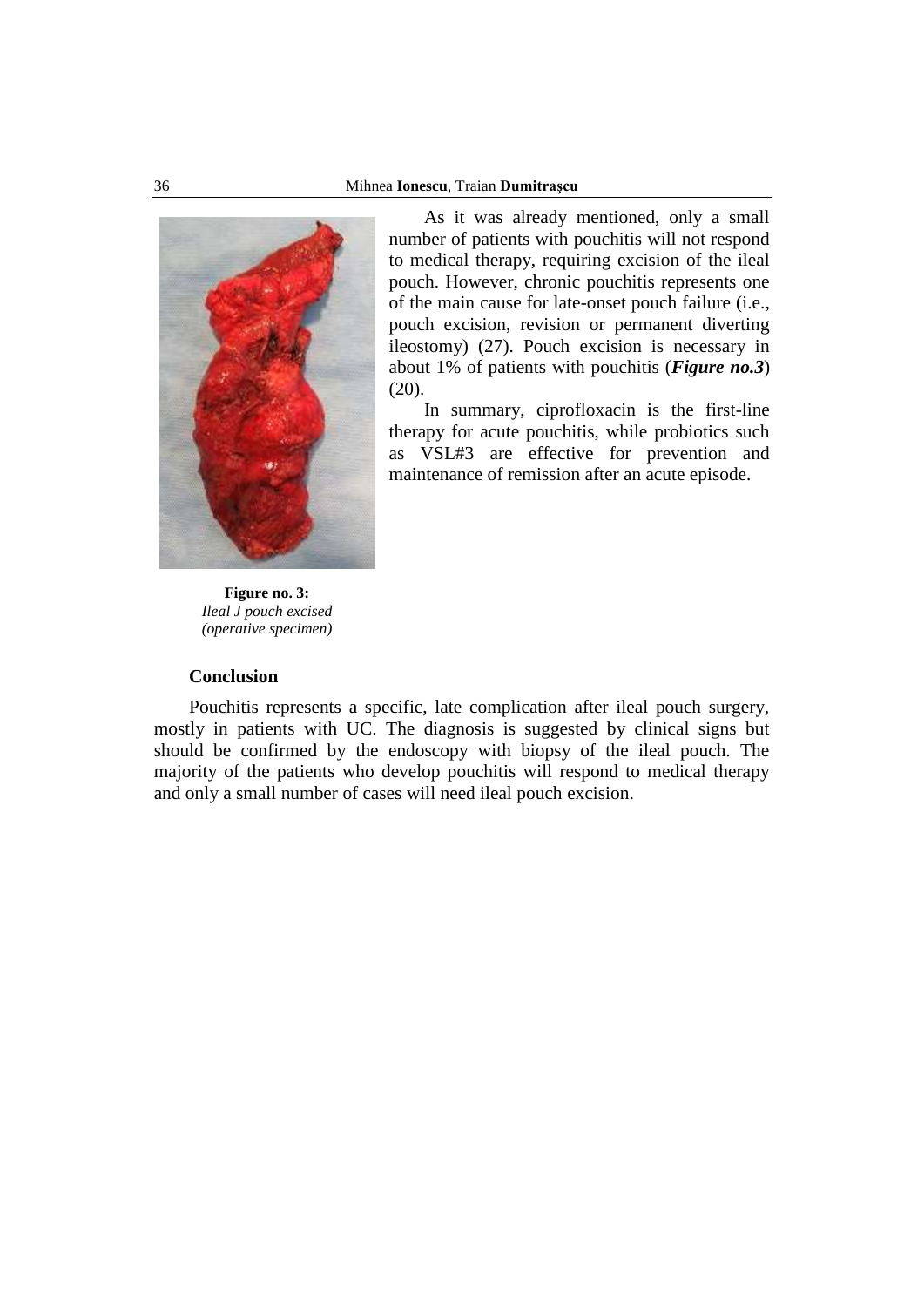### **REFERENCES**

[1] Dumitrascu T, Ionescu M. - *20 years of ileal-pouch anal surgery in Fundeni Clinical Institute - an untold story*. Annals of Fundeni Hospital 2011;16 (3-4):68-72.

[2] Dumitrascu T, Ionescu M. *[Restorative proctocolectomy].* Chirurgia (Bucuresti) 2008 Jul;103 (4):377-84.

[3] Ionescu M. - *Colectomia totala si rectocolectomia totala: indicatii si tehnica*. Teza de doctorat. Universitatea de Medicina si Farmacie Carol Davila Bucuresti; 1998.

[4] Dumitrascu T, Ionescu M. - *Mortalitatea in polipoza adenomatoasa familiala: cauze si implicatii chirurgicale.* Medicina Moderna 2009;16 (9):474-7.

[5] Dumitrascu T, Ionescu M. - *Long-term survival in a case of malignant familial adenomatous polyposis coli with metachronous liver, lung and brain metastases.* Colorectal Dis 2012 Feb;14 (2):e74-e75.

[6] Ionescu M, Dumitrascu T, Stroescu C, Barbuta S, Tomulescu V, Popescu I. - *[Surgical treatment in ulcerative rectocolitis . Analysis of a 24 years experience of 50 patients]*. Chirurgia (Bucur ) 2004 May;99 (3):125-35.

[7] Blumberg D, Beck DE. - *Surgery for ulcerative colitis*. Gastroenterol Clin North Am 2002 Mar;31 (1):219-35.

[8] Karlbom U, Lindfors A, Pahlman L. - *Long-term functional outcome after restorative proctocolectomy in patients with ulcerative colitis.* Colorectal Dis 2011 Nov 5.

[9] Turina M, Pennington CJ, Kimberling J, Stromberg AJ, Petras RE, Galandiuk S. - *Chronic pouchitis after ileal pouch-anal anastomosis for ulcerative colitis: effect on quality of life.*  J Gastrointest Surg 2006 Apr;10 (4):600-6.

[10] Banasiewicz T, Marciniak R, Paszkowski J, Krokowicz P, Kaczmarek E, Walkowiak J, et al. - *Pouchitis may increase the risk of dysplasia after restorative proctocolectomy in patients with ulcerative colitis*. Colorectal Dis 2012 Jan;14 (1):92-7.

[11] Pardi DS, Sandborn WJ. - *Systematic review: the management of pouchitis.* Aliment Pharmacol Ther 2006 Apr 15;23 (8):1087-96.

[12] Banasiewicz T, Marciniak R, Kaczmarek E, Krokowicz P, Paszkowski J, Lozynska-Nelke A, et al. - *The prognosis of clinical course and the analysis of the frequency of the inflammation and dysplasia in the intestinal J-pouch at the patients after restorative proctocolectomy due to FAP*. Int J Colorectal Dis 2011 Sep;26 (9):1197-203.

[13] Landy J, Al-Hassi HO, McLaughlin SD, Knight SC, Ciclitira PJ, Nicholls RJ, et al. - *Etiology of pouchitis*. Inflamm Bowel Dis 2011 Oct 21.

[14] Scarpa M, Grillo A, Faggian D, Ruffolo C, Bonello E, D'Inca R, et al. - *Relationship between mucosa-associated microbiota and inflammatory parameters in the ileal pouch after restorative proctocolectomy for ulcerative colitis.* Surgery 2011 Jul;150 (1):56-67.